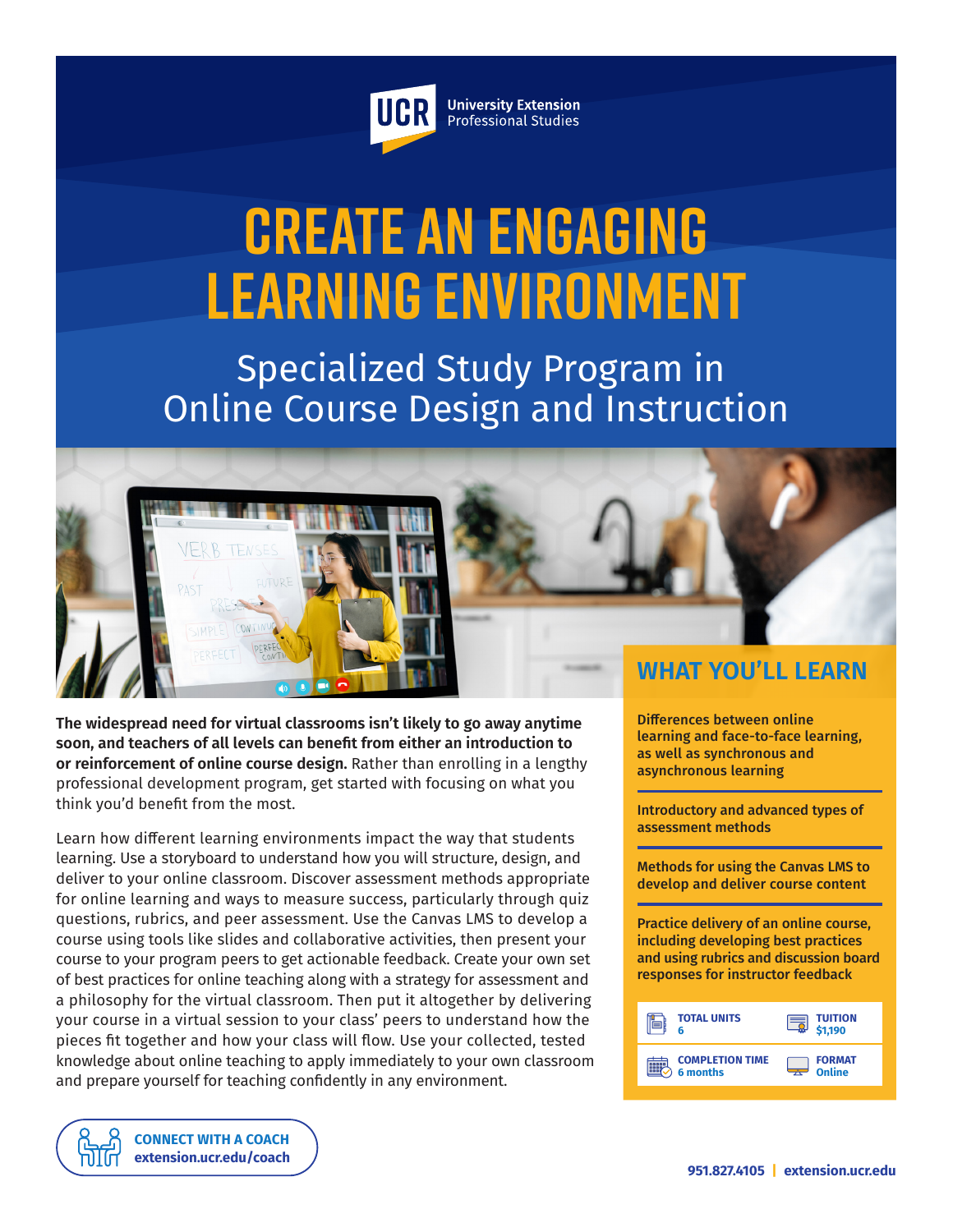**TOTAL UNITS**

**BBP** 

**6** 

Ħ

**TUITION \$1,190**

**951.827.4105 | [extension.ucr.edu](http://extension.ucr.edu)**

**FORMAT Online**

# **Specialized Study Program in Online Course Design and Instruction**

### **BENEFITS OF EARNING A CERTIFICATE**

There are several reasons why, Bachelor's degree in hand, you might be considering continuing your studies. An upgraded education section on your resume can open the door to a new career, or, if you're already working, lead to a promotion and a higher salary. While you're working, going back to school is an excellent way to stay current in rapidly changing fields, or, if you've been away from the workforce for a while, to quickly get caught up in the latest trends, concepts, and advances.

While there are as many paths to follow, as there are reasons to follow them when approaching continuing education, there is enormous value in terms of time, financial investment, and personal flexibility while gaining practical training from working professionals in your industry that extends beyond the theory of the classroom and into the real world.

## **PAY AS YOU GO**



#### **KEY BENEFITS INCLUDE:**

- UC quality curriculum
- Professional endorsements
- Schedule flexibility
- Variety of courses and programs
- Instruction from professional leaders in the industry

as you register.

**Pay per individual course**

AVERAGE COURSE TUITION **\$545-595** PER (3 UNIT) COURSE

*\*Learn more about tuition assistance.*

## **CAREER INFORMATION**